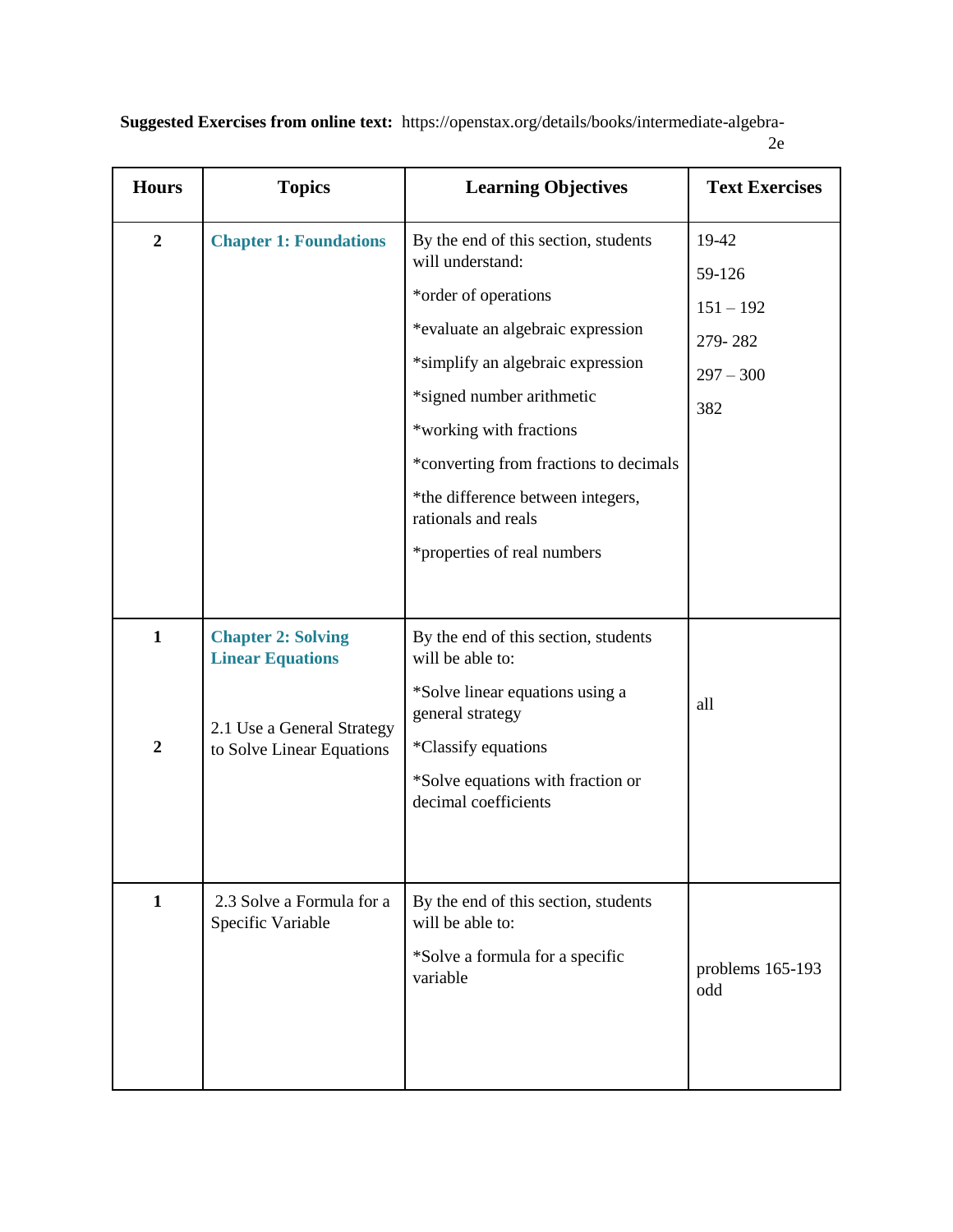| $\mathbf{1}$                 | 2.5 Solve Linear<br>Inequalities                                                                           | By the end of this section, students<br>will be able to:<br>*Graph inequalities on the number line<br>*Solve linear inequalities                                                          | problems 296-337                                  |
|------------------------------|------------------------------------------------------------------------------------------------------------|-------------------------------------------------------------------------------------------------------------------------------------------------------------------------------------------|---------------------------------------------------|
| $\mathbf{1}$                 | 2.7 Solve Absolute Value<br>Inequalities                                                                   | By the end of this section, students<br>will be able to:<br>*Solve absolute value equations<br>*Solve absolute value inequalities with<br>"less than"                                     | all                                               |
| $\mathbf{1}$<br>$\mathbf{1}$ | <b>Review Chapter 2</b><br>Quiz #1                                                                         |                                                                                                                                                                                           | problems 568-582,<br>593-603, 606-620,<br>625-643 |
| $\mathbf{1}$                 | <b>Chapter 5: Polynomials</b><br>and Polynomial<br><b>Functions</b><br>5.1 Add and Subtract<br>Polynomials | By the end of this section, students<br>will be able to:<br>*Determine the degree of polynomials<br>*Add and subtract polynomials<br>*Evaluate a polynomial function for a<br>given value | problems 1-66                                     |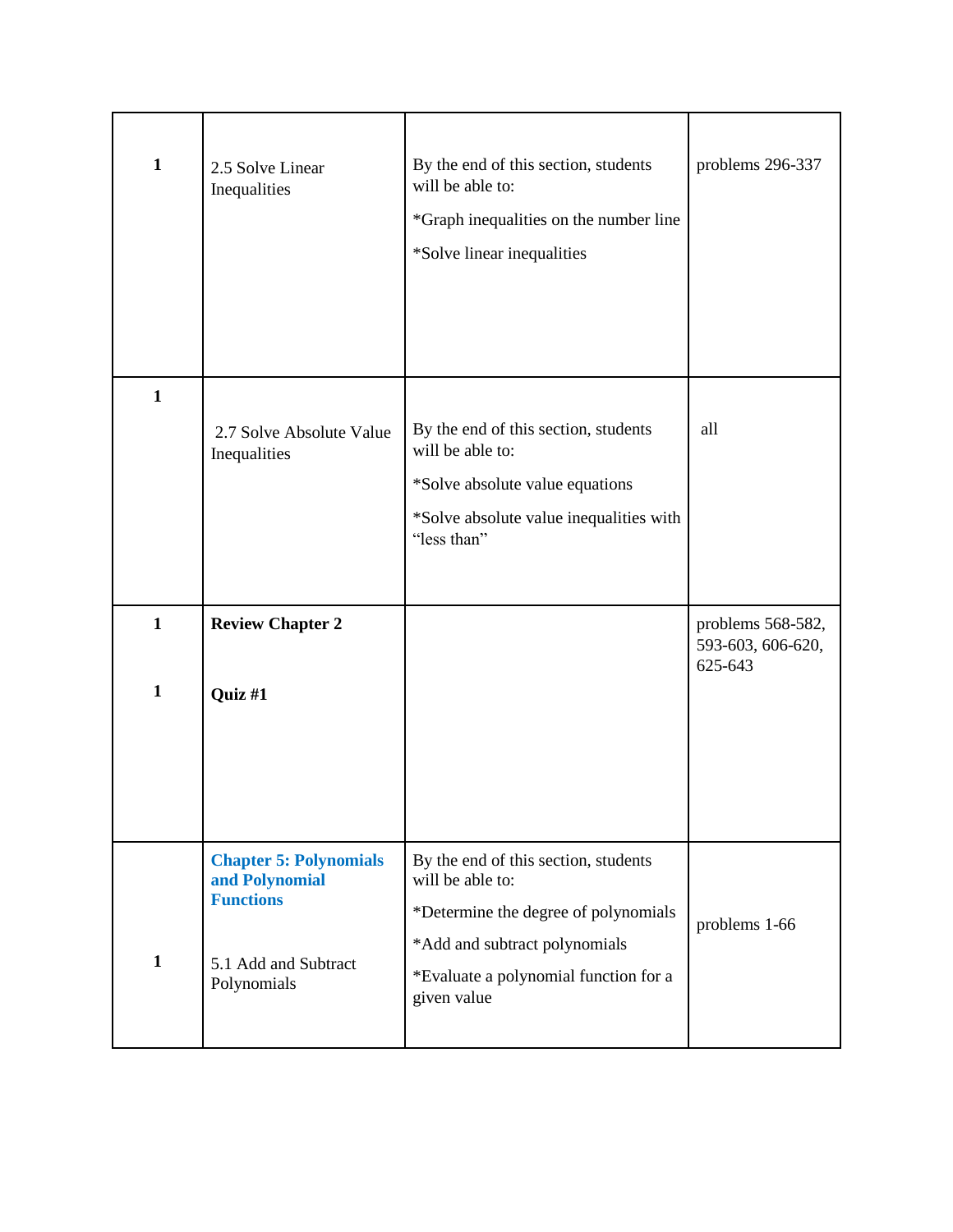| $\mathbf{1}$                 | 5.2 Properties of<br><b>Exponents and Scientific</b><br>Notation | By the end of this section, students<br>will be able to:<br>*Simplify expressions using the<br>properties for exponents<br>*Use the definition of a negative<br>exponent                                                        | problems 81-161                                                     |
|------------------------------|------------------------------------------------------------------|---------------------------------------------------------------------------------------------------------------------------------------------------------------------------------------------------------------------------------|---------------------------------------------------------------------|
| $\mathbf{1}$                 | 5.3 Multiply Polynomials                                         | By the end of this section, students<br>will be able to:<br>*Multiply monomials<br>*Multiply a polynomial by a<br>monomial<br>*Multiply a binomial by a binomial                                                                | problems 178-277                                                    |
|                              |                                                                  | *Multiply a polynomial by a<br>polynomial<br>*Multiply special products                                                                                                                                                         |                                                                     |
| $\boldsymbol{2}$             | 5.4 Dividing Polynomials                                         | By the end of this section, students<br>will be able to:<br>*Dividing monomials<br>*Dividing a polynomial by a<br>monomial<br>*Dividing polynomials using long<br>division<br>*Dividing polynomials using synthetic<br>division | problems 288-323                                                    |
| $\mathbf{1}$<br>$\mathbf{1}$ | <b>Review Chapter 5</b><br>Quiz #2                               |                                                                                                                                                                                                                                 | problems 342-364,<br>371-419, 430-480<br>p.564: problems<br>487-580 |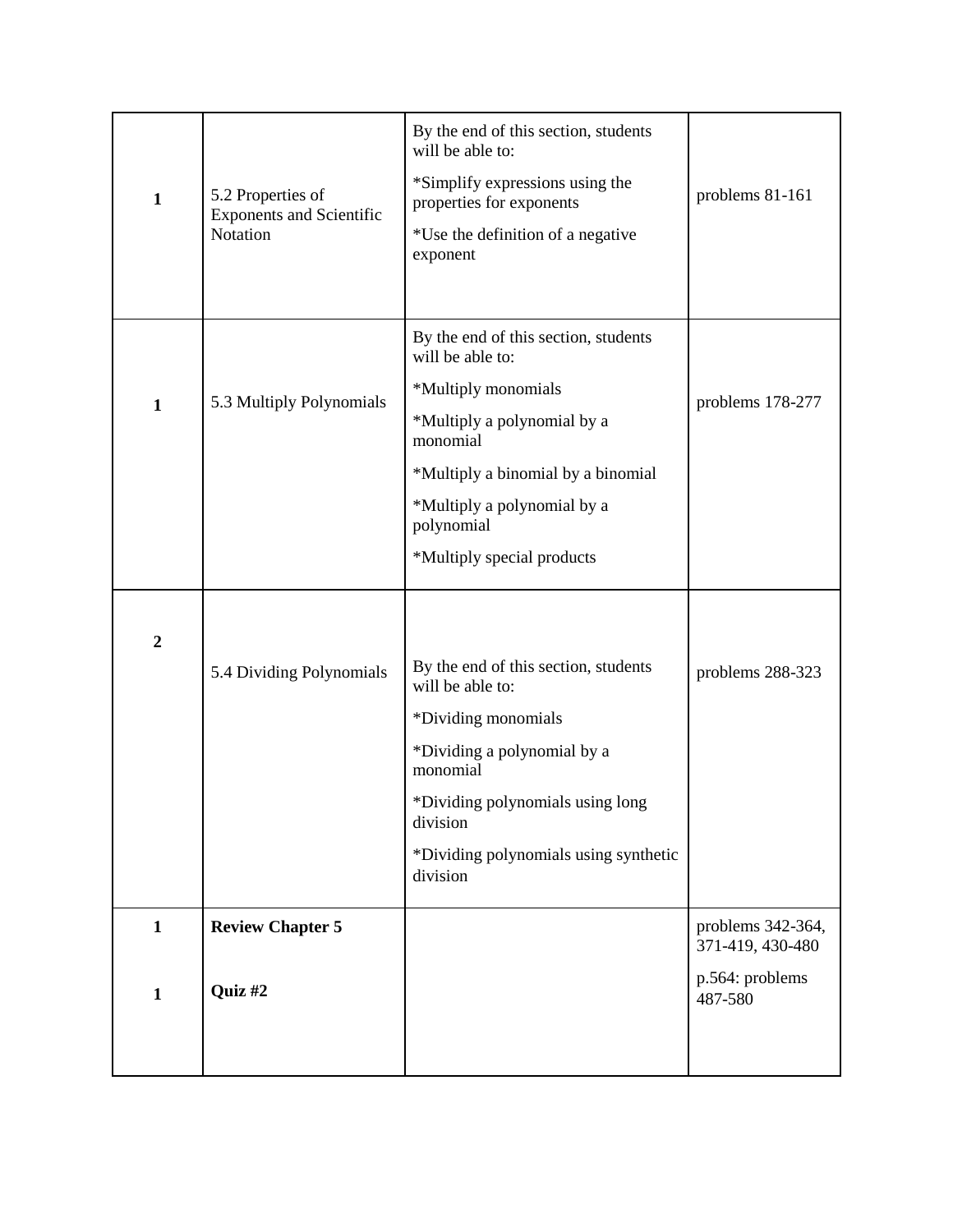|              | <b>Chapter 6: Factoring</b>                              | By the end of this section, students<br>will be able to:                          |                  |
|--------------|----------------------------------------------------------|-----------------------------------------------------------------------------------|------------------|
| $\mathbf{1}$ | 6.1 Greatest Common<br>Factor and Factor by              | *Find the greatest common factor of<br>two or more expressions                    | problems 1-56    |
|              | Grouping                                                 | *Factor the greatest common factor<br>from a polynomial                           |                  |
|              |                                                          | *Factor by grouping                                                               |                  |
|              |                                                          | By the end of this section, students<br>will be able to:                          |                  |
| $\mathbf{1}$ | 6.2 Factor Trinomials                                    | *Factor trinomials of the form $x^2 + bx$<br>$+ c$                                | problems 61-150  |
|              |                                                          | *Factor trinomials of the form $ax^2 +$<br>$bx + c$ using trial and error         |                  |
|              |                                                          | *Factor trinomials of the form $ax^2 +$<br>$bx + c$ using the 'ac' method         |                  |
|              |                                                          |                                                                                   |                  |
| $\mathbf{1}$ |                                                          |                                                                                   |                  |
|              | 6.3 Factor Special<br>Products                           | By the end of this section, students<br>will be able to:                          | problems 159-228 |
|              |                                                          | *Factor perfect square trinomials                                                 |                  |
|              |                                                          | *Factor differences of squares                                                    |                  |
|              |                                                          | *Factor sums and differences of cubes                                             |                  |
|              | 6.4 General Strategy for<br><b>Factoring Polynomials</b> | By the end of this section, students<br>will be able to:                          | all              |
|              |                                                          | *Recognize and use the appropriate<br>method to factor a polynomial<br>completely |                  |
|              |                                                          |                                                                                   |                  |
| $\mathbf{1}$ | <b>Review Chapter 6</b>                                  |                                                                                   | problems 337-436 |
|              | Quiz #3                                                  |                                                                                   | problems 445-458 |
| $\mathbf{1}$ |                                                          |                                                                                   |                  |
|              |                                                          |                                                                                   |                  |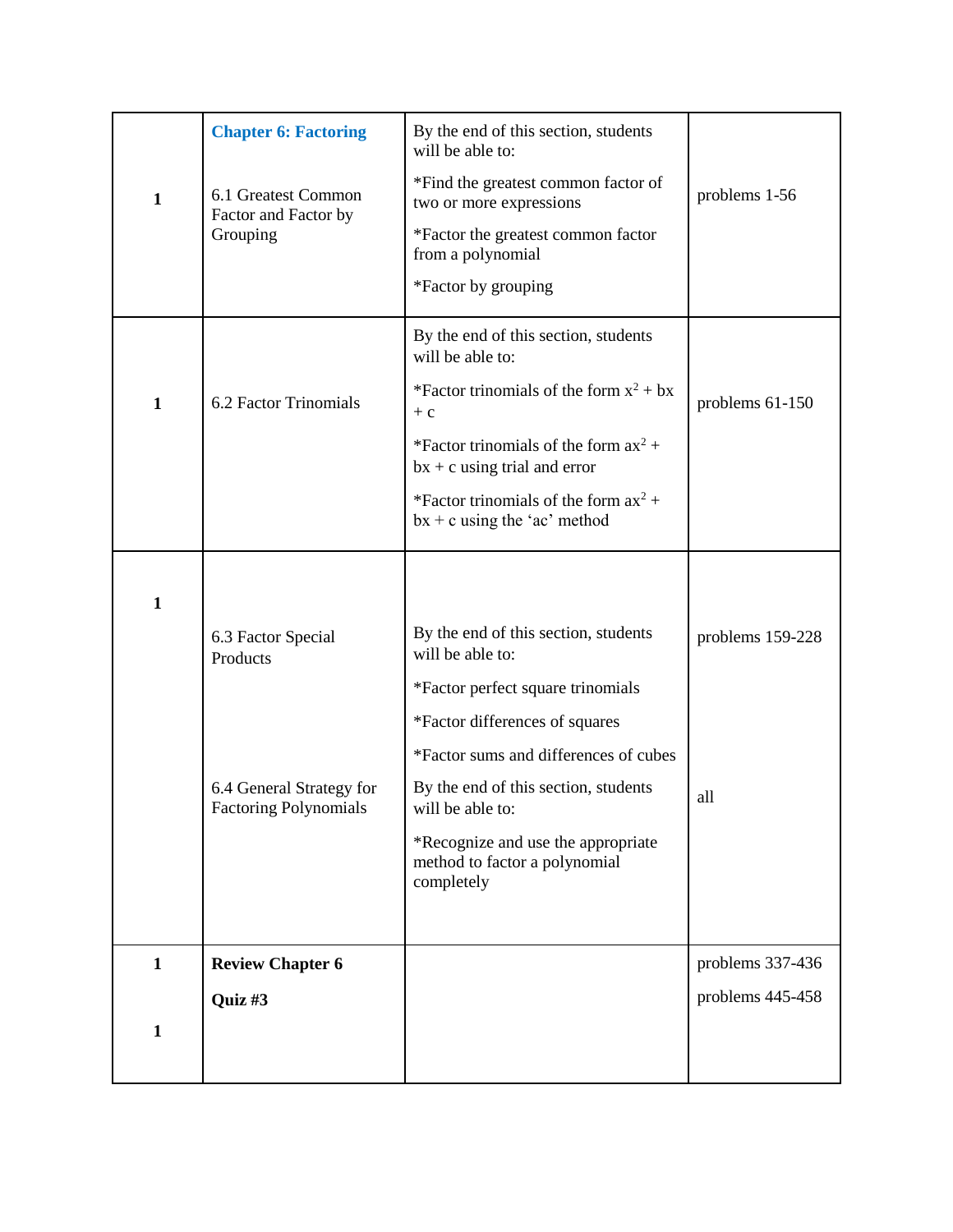| $\mathbf{1}$<br>$\mathbf{1}$ | <b>Review I - Chapters 2, 5</b><br>& 6<br><b>EXAMI</b>                                                                             |                                                                                                                                                                                                                                                                                                                                                                                              |                               |
|------------------------------|------------------------------------------------------------------------------------------------------------------------------------|----------------------------------------------------------------------------------------------------------------------------------------------------------------------------------------------------------------------------------------------------------------------------------------------------------------------------------------------------------------------------------------------|-------------------------------|
| $\boldsymbol{2}$             | <b>Chapter 7: Rational</b><br><b>Expressions and</b><br><b>Functions</b><br>7.1 Multiply and Divide<br><b>Rational Expressions</b> | By the end of this section, students<br>will be able to:<br>*Determine the values for which a<br>rational expression is undefined<br>*Simplify rational expressions<br>*Multiply rational expressions<br>*Divide rational expressions                                                                                                                                                        | p.651-653:<br>problems 1-58   |
| $\boldsymbol{2}$             | 7.2 Add and Subtract<br><b>Rational Expressions</b>                                                                                | By the end of this section, students<br>will be able to:<br>*Add and subtract rational expressions<br>with a common denominator<br>*Add and subtract rational expressions<br>whose denominators are opposites<br>*Find the least common denominator<br>of rational expressions<br>*Add and subtract rational expressions<br>with unlike denominators<br>*Add and subtract rational functions | p.667-668:<br>problems 75-142 |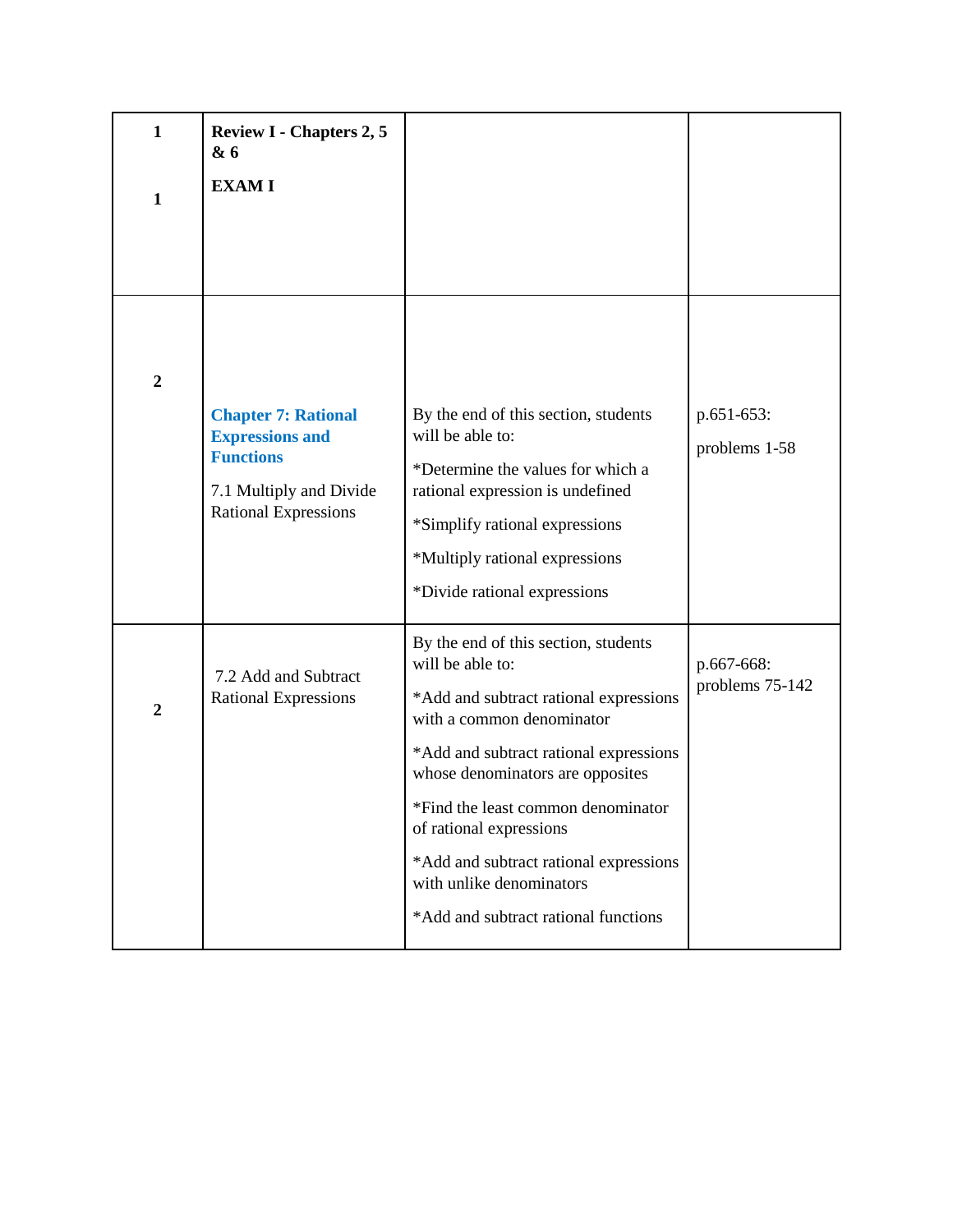| $\mathbf{1}$                 | 7.3 Simplify Complex<br><b>Rational Expressions</b> | By the end of this section, students<br>will be able to:<br>*Simplify a complex rational<br>expression by writing it as division<br>*Simplify a complex rational<br>expression by using the LCD | p.680-681:<br>problems 151-194                                                                              |
|------------------------------|-----------------------------------------------------|-------------------------------------------------------------------------------------------------------------------------------------------------------------------------------------------------|-------------------------------------------------------------------------------------------------------------|
| $\mathbf{1}$                 | 7.4 Solve Rational<br>Equations                     | By the end of this section, students<br>will be able to:<br>*Solve rational equations<br>*Solve a rational equation for a<br>specific variable                                                  | p.694: problems<br>197-226<br>p.695: problems<br>235-250                                                    |
| $\mathbf{1}$                 | 7.5 Solve Applications<br>with Rational Equations   | By the end of this section, students<br>will be able to:<br>*Solve proportions                                                                                                                  | p.714: problems<br>253-262                                                                                  |
| $\mathbf{1}$<br>$\mathbf{1}$ | <b>Review Chapter 7</b><br>Quiz #4                  |                                                                                                                                                                                                 | p.734-736:<br>problems 377-422;<br>p.737-738:<br>problems 427-440,<br>443-452<br>p.741: problems<br>483-494 |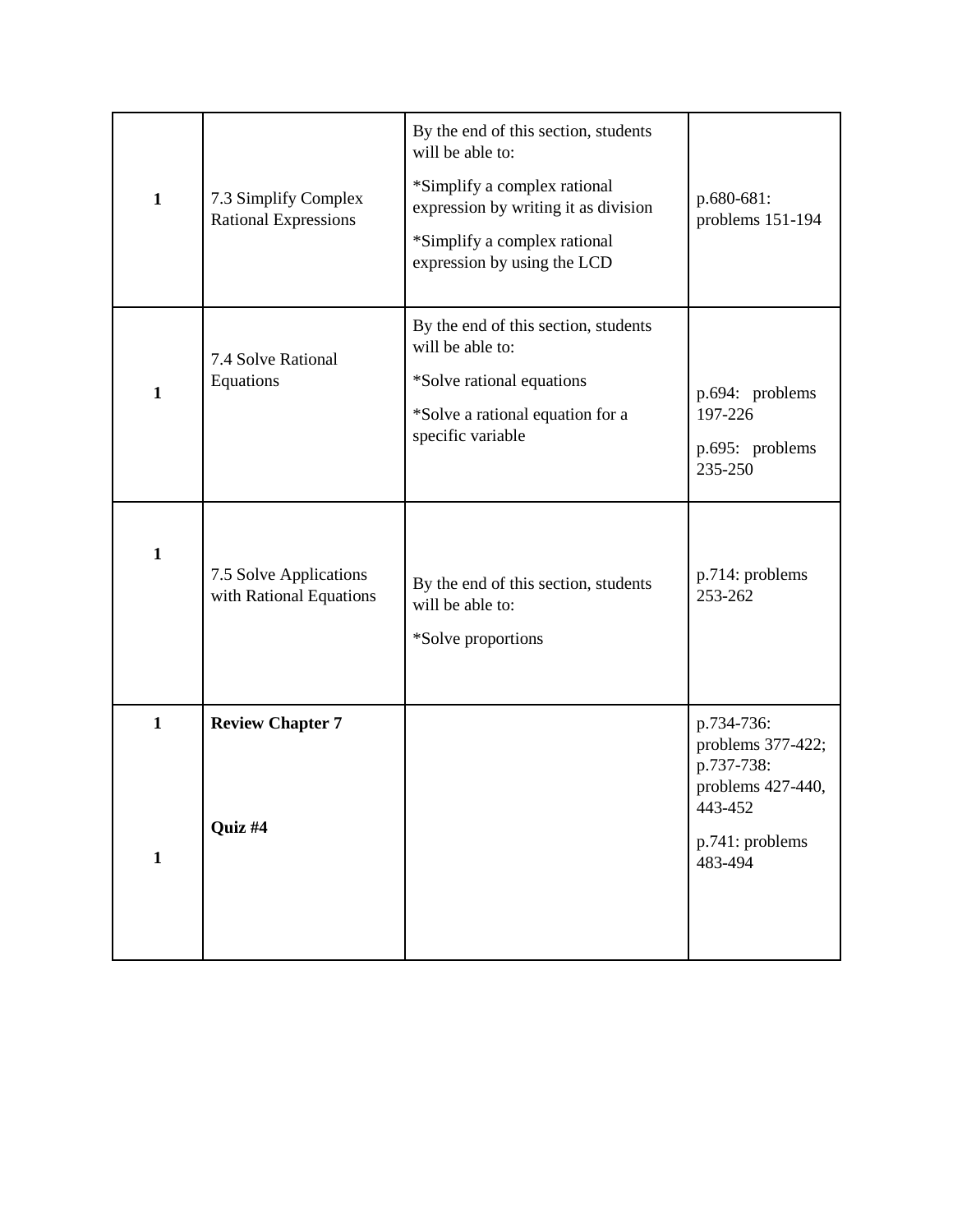| $\mathbf{1}$     | <b>Chapter 8: Roots and</b><br><b>Radicals</b><br>8.1 Simplify Expressions<br>with Roots | By the end of this section, students<br>will be able to:<br>*Simplify expressions with roots<br>*Estimate and approximate roots<br>*Simplify variable expressions with<br>roots                                                    | p.755-756:<br>problems 1-50    |
|------------------|------------------------------------------------------------------------------------------|------------------------------------------------------------------------------------------------------------------------------------------------------------------------------------------------------------------------------------|--------------------------------|
| $\boldsymbol{2}$ | 8.2 Simplify Radical<br>Expressions                                                      | By the end of this section, students<br>will be able to:<br>*Use the Product Property to simplify<br>radical expressions<br>*Use the Quotient Property to simplify<br>radical expressions                                          | p.771-773:<br>problems 55-114  |
| $\mathbf{1}$     | 8.3 Simplify Rational<br>Exponents                                                       | By the end of this section, students<br>will be able to:<br>*Simplify expressions with $a^{1/n}$<br>*Simplify expressions with $a^{m/n}$<br>*Use the properties of exponents to<br>simplify expressions with rational<br>exponents | p.786-788:<br>problems 119-158 |
| $\mathbf{1}$     | 8.4 Add, Subtract, and<br><b>Multiply Radical</b><br>Expressions                         | By the end of this section, students<br>will be able to:<br>*Add and subtract radical expressions<br>*Multiply radical expressions<br>*Use polynomial multiplication to<br>multiply radical expressions                            | p.797-798:<br>problems 165-214 |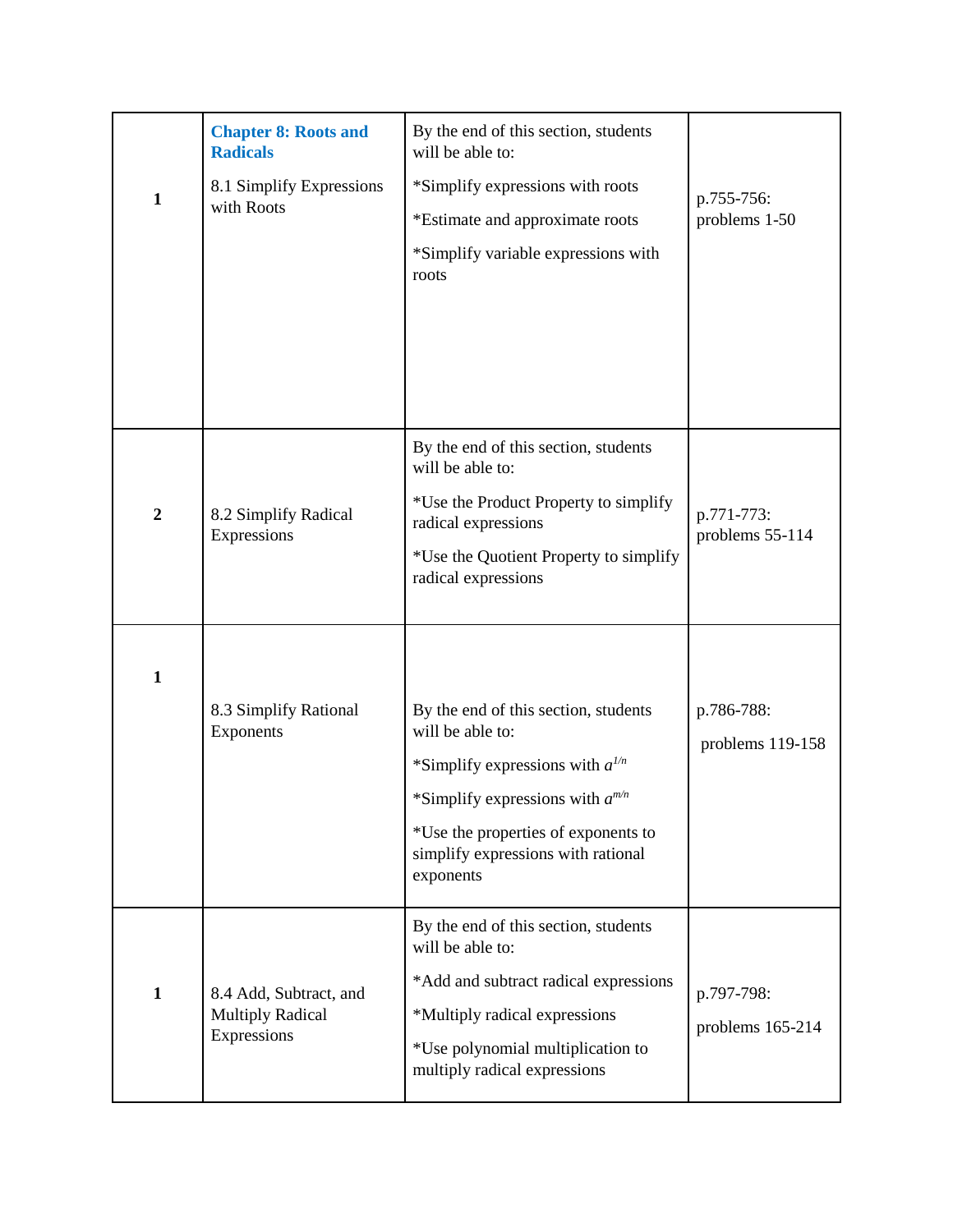| $\mathbf{1}$                 | 8.5 Divide Radical<br>Expressions              | By the end of this section, students<br>will be able to:<br>*Divide radical expressions<br>*Rationalize a one term denominator<br>*Rationalize a two term denominator | p.810: problems<br>245-262<br>p.811: problems<br>271-282                  |
|------------------------------|------------------------------------------------|-----------------------------------------------------------------------------------------------------------------------------------------------------------------------|---------------------------------------------------------------------------|
| $\mathbf{1}$<br>$\mathbf{1}$ | <b>Review Chapter 8</b><br>Quiz #5             |                                                                                                                                                                       | p.851-854:<br>problems 481-532<br>& 535-537<br>p.857:<br>problems 579-595 |
| $\mathbf{1}$<br>$\mathbf{1}$ | Review II - Chapters 7 &<br>8<br><b>EXAMII</b> |                                                                                                                                                                       |                                                                           |
| $\mathbf{1}$                 | 6.5 Polynomial Equations                       | By the end of this section, students<br>will be able to:<br>*Use the Zero Product Property<br>*Solve quadratic equations by<br>factoring                              | p.627:<br>problems 277-312                                                |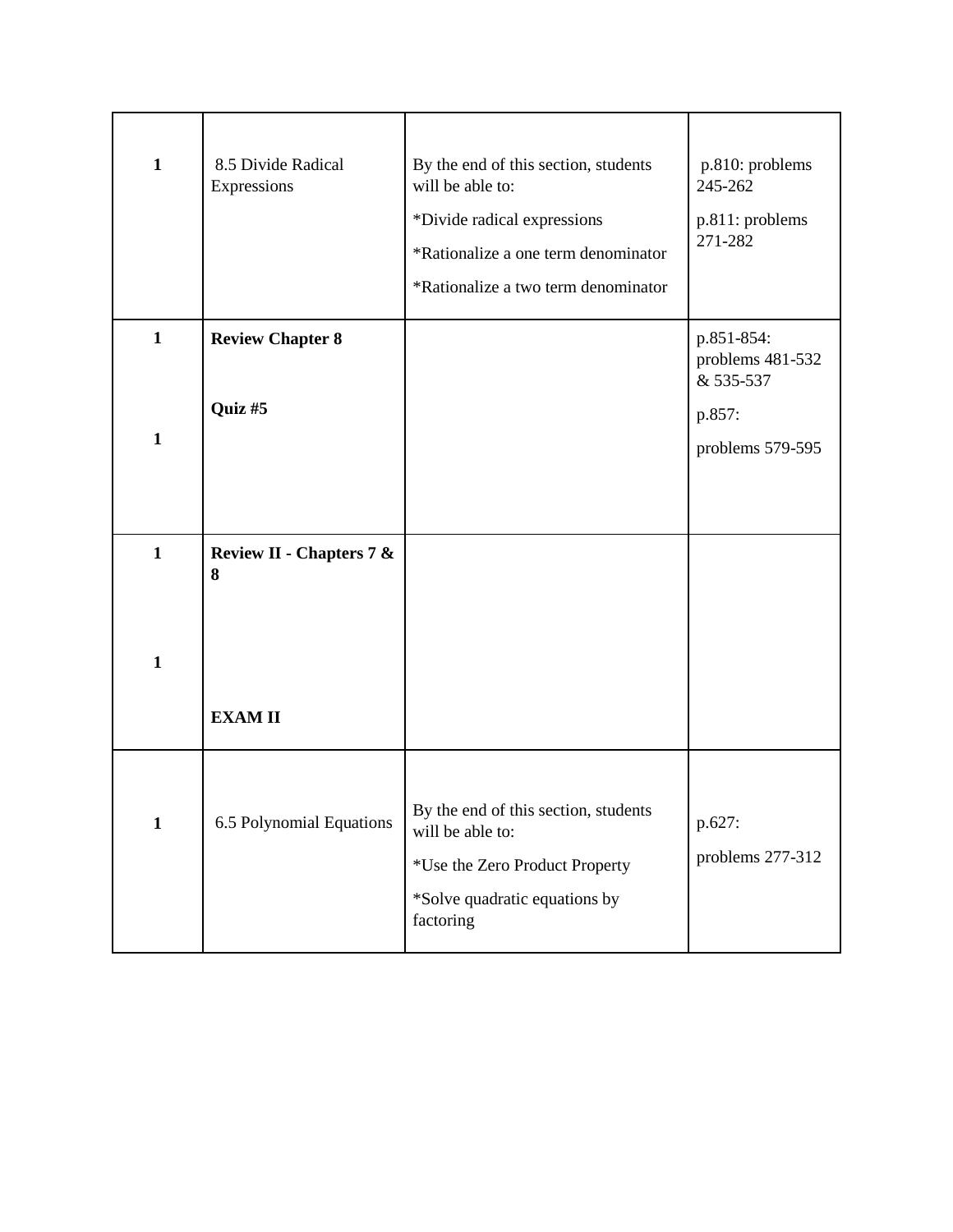| $\overline{\mathbf{3}}$ | <b>Chapter 9: Quadratic</b><br><b>Equations and Functions</b><br>9.1 Solve Quadratic<br>Equations Using the<br><b>Square Root Property</b> | By the end of this section, students<br>will be able to:<br>*Solve quadratic equations of the form<br>$ax^2 = k$ using the Square Root Property<br>*Solve quadratic equations of the form<br>$a(x-h)^2 = k$ using the Square Root<br>Property                                                           | p.869-870:<br>problems 1-68    |
|-------------------------|--------------------------------------------------------------------------------------------------------------------------------------------|---------------------------------------------------------------------------------------------------------------------------------------------------------------------------------------------------------------------------------------------------------------------------------------------------------|--------------------------------|
| $\mathbf{1}$            | 2.3 Solve a Formula for a<br>Specific Variable                                                                                             | *Use Pythagorean Theorem                                                                                                                                                                                                                                                                                | p.145:<br>problems 203-206     |
| $\boldsymbol{2}$        | 9.2 Solve Quadratic<br><b>Equations by Completing</b><br>the Square                                                                        | By the end of this section, students<br>will be able to:<br>*Complete the square of a binomial<br>expression<br>*Solve quadratic equations of the form<br>$x^2 + bx + c = 0$ by completing the<br>square<br>*Solve quadratic equations of the form<br>$ax^{2} + bx + c = 0$ by completing the<br>square | p.885:<br>problems 71-110      |
| $\mathbf{1}$            | 9.3 Solve Quadratic<br>Equations Using the<br>Quadratic Formula                                                                            | By the end of this section, students<br>will be able to:<br>*Solve quadratic equations using the<br>Quadratic Formula                                                                                                                                                                                   | p.898-899:<br>problems 113-153 |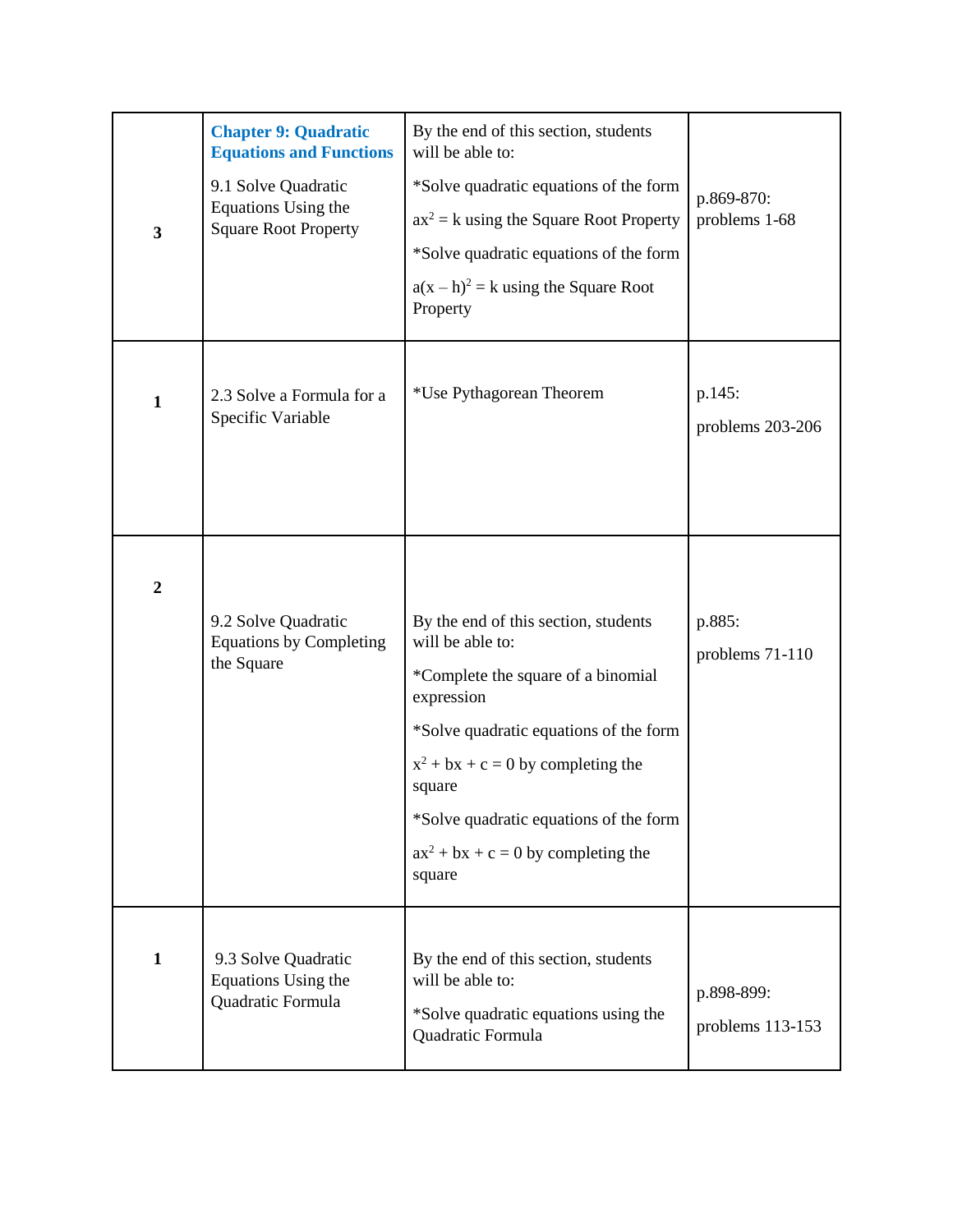|                  |                                                   | *Use the discriminant to predict the<br>number and type of solutions of a<br>quadratic equation<br>*Identify the most appropriate method<br>to use to solve a quadratic equation |                  |
|------------------|---------------------------------------------------|----------------------------------------------------------------------------------------------------------------------------------------------------------------------------------|------------------|
| $\overline{2}$   | <b>Review Chapter 9</b>                           |                                                                                                                                                                                  | p.982-983:       |
|                  |                                                   |                                                                                                                                                                                  | problems 395-454 |
|                  |                                                   |                                                                                                                                                                                  | p.988:           |
|                  |                                                   |                                                                                                                                                                                  | problems 529-535 |
| $\mathbf{1}$     | Quiz #6                                           |                                                                                                                                                                                  |                  |
| $\boldsymbol{2}$ |                                                   |                                                                                                                                                                                  |                  |
|                  | <b>Chapter 3: Graphs and</b><br><b>Functions</b>  | By the end of this section, students<br>will be able to:                                                                                                                         | p.250-253: all   |
|                  | Lab:                                              | *Plot points in a rectangular<br>coordinate system                                                                                                                               |                  |
|                  | 3.1 Graph Linear<br>Equations in Two<br>Variables | *Graph a linear equation by plotting<br>points                                                                                                                                   |                  |
|                  |                                                   | *Graph vertical and horizontal lines                                                                                                                                             |                  |
|                  |                                                   | *Find the x- and y-intercepts                                                                                                                                                    |                  |
|                  |                                                   | *Graph a line using the intercepts                                                                                                                                               |                  |
|                  |                                                   |                                                                                                                                                                                  |                  |
| $\boldsymbol{2}$ | 3.2 Slope of a Line                               | By the end of this section, students<br>will be able to:                                                                                                                         | p.274-278: all   |
|                  |                                                   | *Find the slope of a line                                                                                                                                                        |                  |
|                  |                                                   | *Graph a line given a point and the<br>slope                                                                                                                                     |                  |
|                  |                                                   | *Graph a line using its slope and<br>intercept                                                                                                                                   |                  |
|                  |                                                   | *Choose the most convenient method<br>to graph a line                                                                                                                            |                  |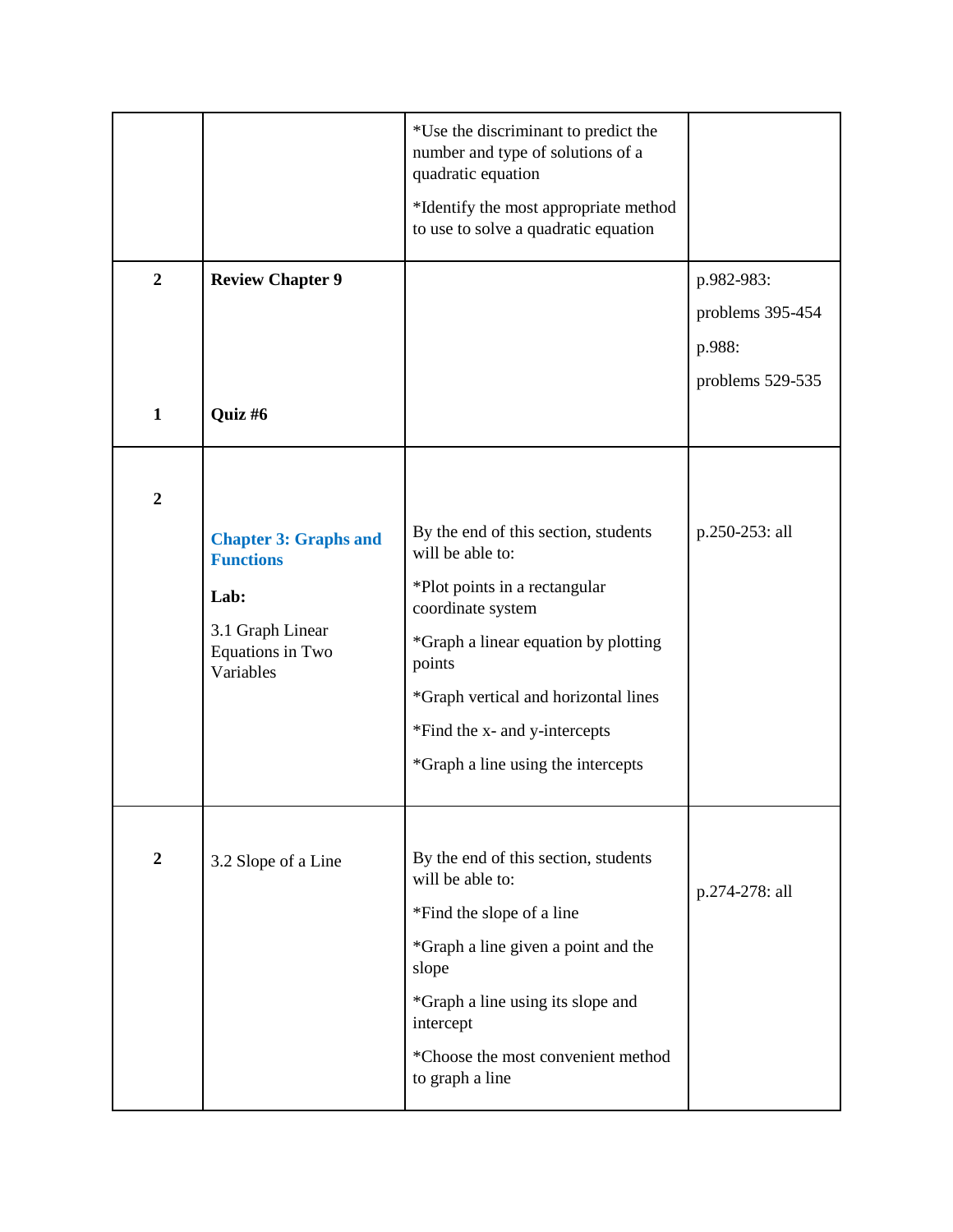|                              |                                                                                         | *Graph and interpret applications of<br>slope-intercept<br>*Use slopes to identify parallel and<br>perpendicular lines                                                                                                                                                                                                                                                       |                                                  |
|------------------------------|-----------------------------------------------------------------------------------------|------------------------------------------------------------------------------------------------------------------------------------------------------------------------------------------------------------------------------------------------------------------------------------------------------------------------------------------------------------------------------|--------------------------------------------------|
| $\boldsymbol{2}$             | 3.3 Find the Equation of a<br>Line                                                      | By the end of this section, students<br>will be able to:<br>*Find an equation of the line given the<br>slope and y-intercept<br>*Find an equation of the line given the<br>slope and a point<br>*Find an equation of the line given<br>two points<br>*Find an equation of a line parallel to<br>a given line<br>*Find an equation of a line<br>perpendicular to a given line | p.291-294: all                                   |
| $\mathbf{1}$<br>$\mathbf{1}$ | <b>Review Chapter 3</b><br>Quiz #7                                                      |                                                                                                                                                                                                                                                                                                                                                                              | p.353-358:<br>problems 391-447<br>odd, & 450-477 |
| $\boldsymbol{2}$             | <b>Chapter 11: Conics</b><br>Lab:<br>11.1 Distance and<br>Midpoint Formulas;<br>Circles | By the end of this section, students<br>will be able to:<br>*Use the Distance Formula<br>*Use the Midpoint Formula<br>*Write the equation of a circle in<br>standard form                                                                                                                                                                                                    | p.1082-1083:<br>problems 1-48                    |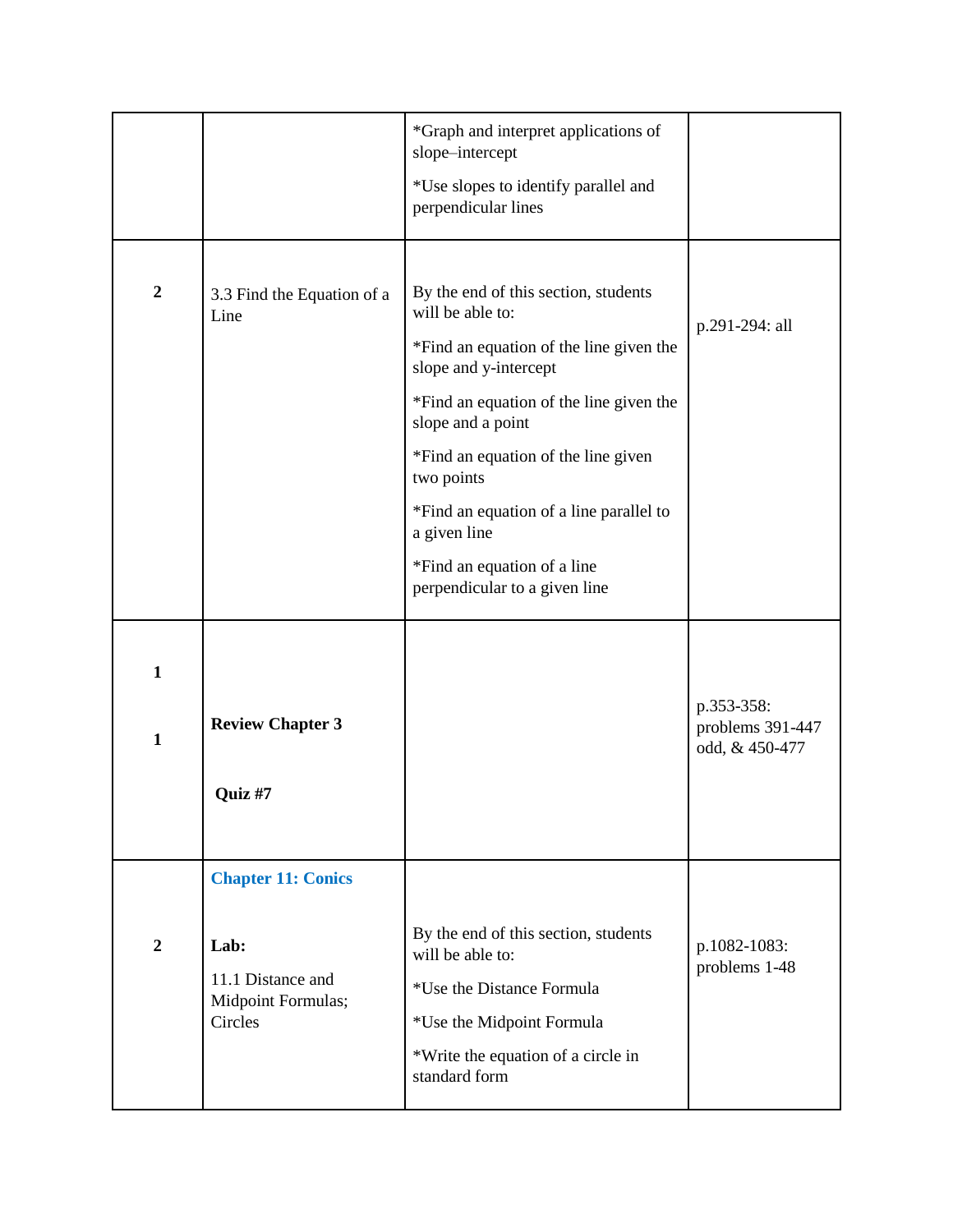|                  |                                                         | *Graph a circle                                                              |                             |
|------------------|---------------------------------------------------------|------------------------------------------------------------------------------|-----------------------------|
|                  |                                                         |                                                                              |                             |
|                  |                                                         |                                                                              |                             |
| $\mathbf{1}$     | <b>Review Chapter 11</b>                                |                                                                              | p.1155-1156:                |
|                  |                                                         |                                                                              | problems 244-263            |
| $\mathbf{1}$     | Quiz #8                                                 |                                                                              | p.1160:                     |
|                  |                                                         |                                                                              | problems 327-331            |
|                  |                                                         |                                                                              |                             |
|                  |                                                         |                                                                              |                             |
|                  |                                                         |                                                                              |                             |
|                  |                                                         |                                                                              |                             |
|                  |                                                         |                                                                              |                             |
|                  |                                                         |                                                                              |                             |
|                  | <b>Chapter 4: Systems of</b><br><b>Linear Equations</b> |                                                                              |                             |
| $\boldsymbol{2}$ |                                                         |                                                                              |                             |
|                  | 4.1 Solve Systems of                                    | By the end of this section, students<br>will be able to:                     | p.385-387:<br>problems 1-67 |
|                  | Linear Equations with<br>Two Variables                  | *Determine whether an ordered pair is<br>a solution of a system of equations |                             |
|                  |                                                         | *Solve a system of linear equations by<br>graphing                           |                             |
|                  |                                                         | *Solve a system of equations by<br>substitution                              |                             |
|                  |                                                         | *Solve a system of equations by<br>elimination                               |                             |
|                  |                                                         | *Choose the most convenient method<br>to solve a system of linear equations  |                             |